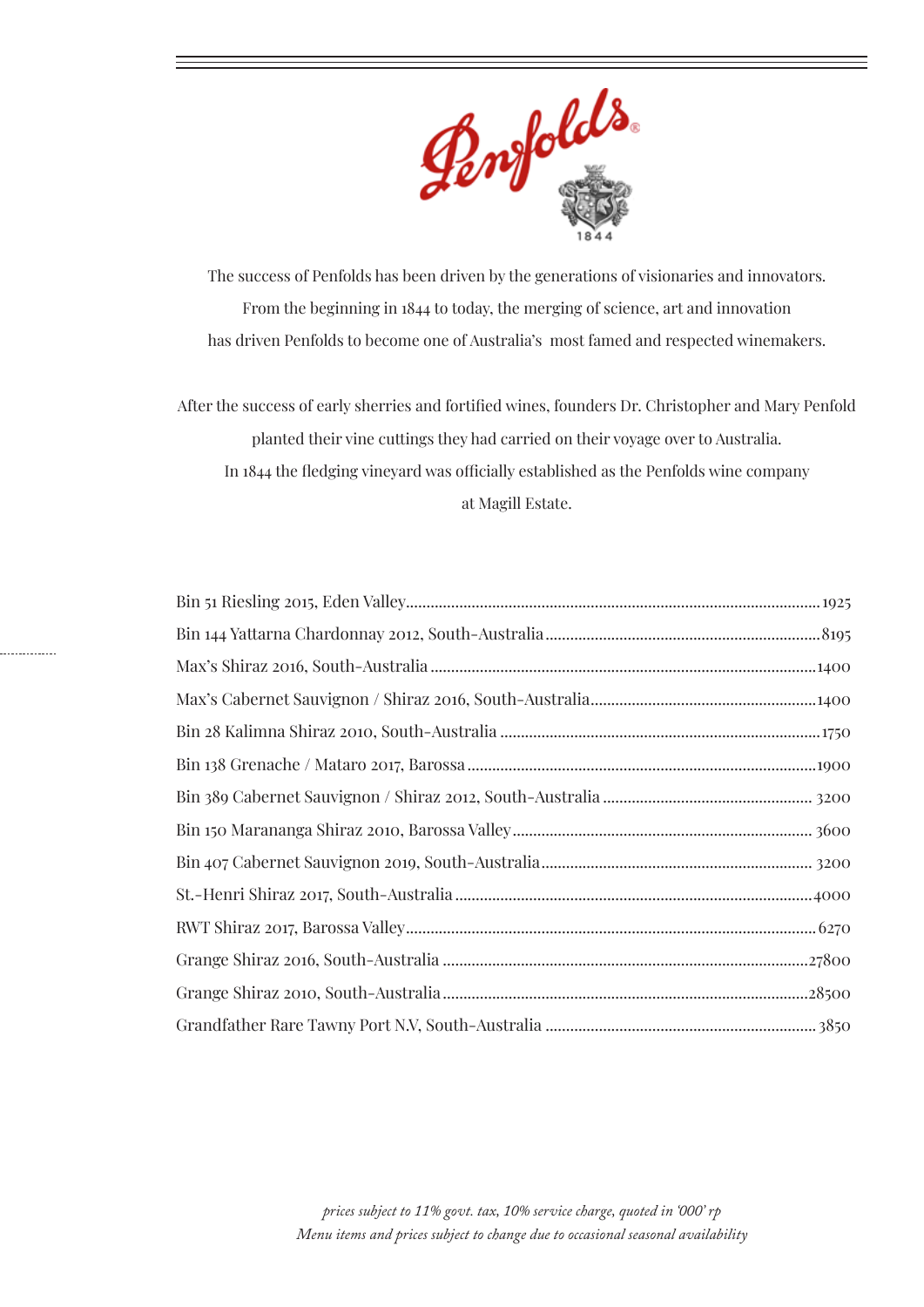| <b>Wine by Glass</b>                                                         | <b>GLASS   BOTTLE</b><br>$15$ oml   $75$ oml |
|------------------------------------------------------------------------------|----------------------------------------------|
| <b>Sparkling</b>                                                             |                                              |
| Glera "Prosecco" 2018   Allegrini 'Corte Giara' Millesimato   Veneto, Italy  | 140 675                                      |
| <b>Whites</b>                                                                |                                              |
| Sauvignon Blanc 2020 White Monkey   Marlborough, New Zealand                 | $100 \mid 499$                               |
| Côtes du Rhone Blanc 2020 Rhoéa Légend des Toques Southern Rhône, France     | 130 650                                      |
| Chardonnay 'Koonunga Hill' 2021   Penfold   South-Australia                  | $135 \mid 675$                               |
| Rosé<br>Pinot Noir 2019   Black Cottage   Marlborough, New-Zealand           | 130 625                                      |
| <b>Reds</b>                                                                  |                                              |
| Pinot Noir 2020   White Monkey   Central Otago, New Zealand                  | 140 675                                      |
| Côtes du Rhone Rouge 2019   Rhoéa Légend des Toques   Southern Rhône, France | 140 675                                      |
| Shiraz 'Terra Barrosa' 2017   Thorn-Clarke   Barossa Valley, Australia       | 140 675                                      |
| <b>Sweet</b>                                                                 |                                              |
| Mascetti 'Port' 2018   Sababay   Bali, Indonesia (75Ml)                      | 75 650                                       |
| Pino de Bali N.V   Hatten Wines   Bali, Indonesia (75Ml)                     | $100 \mid 450$                               |
| Moscato 'Dragonfly' 2020   Hatten Wines   Bali, Indonesia                    | $115 \mid 550$                               |
|                                                                              |                                              |

# **Half Bottles**

. . . . . . . . . . . . .

| Cabernet / Sangiovese 'Col Di Sasso' 2016   Banfi   Toscana-Italy | 450 |
|-------------------------------------------------------------------|-----|
| Chardonnay 'Yellow Label' 2013   Wolf Blass   South-Australia     | 525 |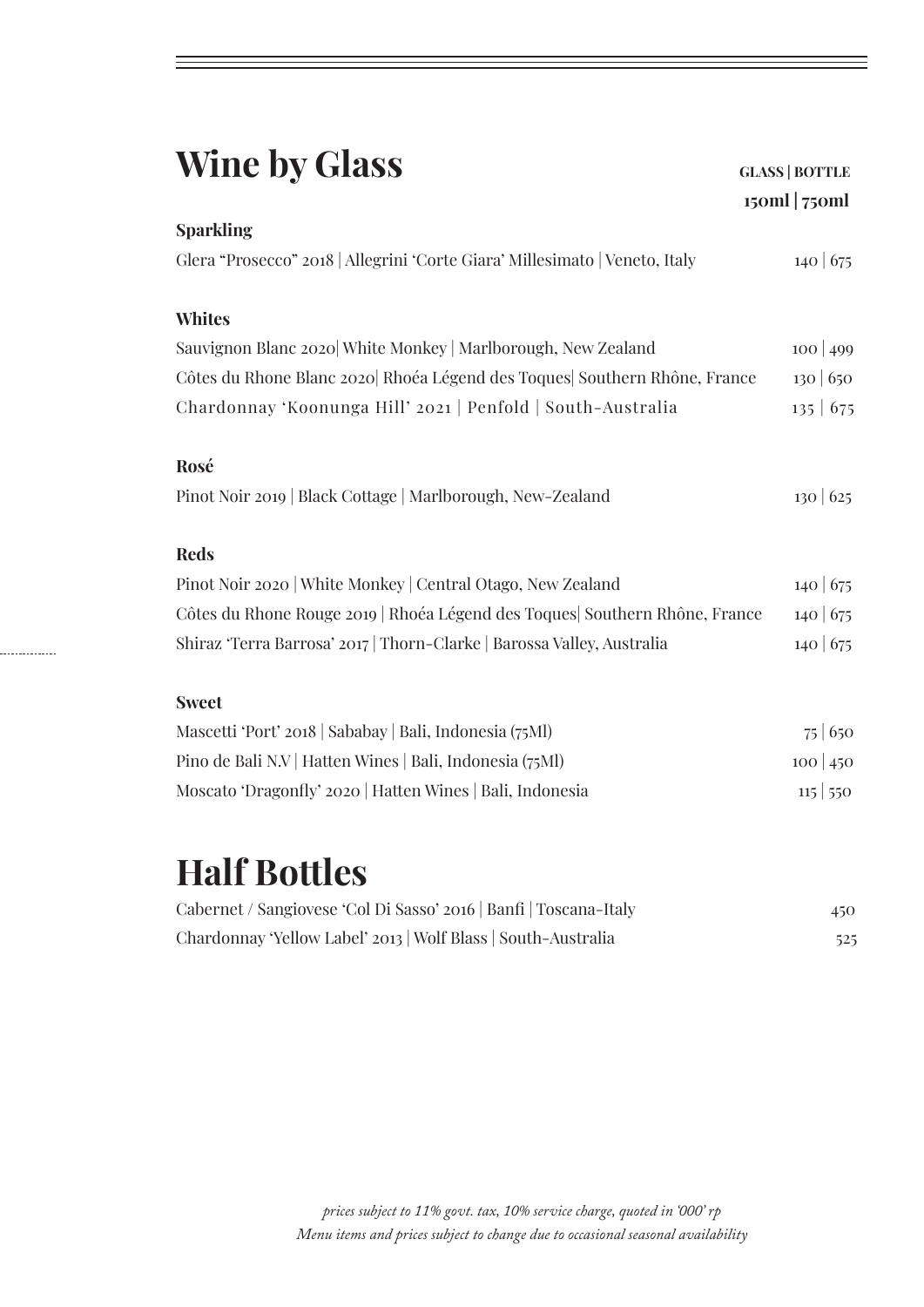## **Bubbles & Rosé**

### **Sparkling**

. . . . . . . . . . . . . .

| Cava Brut Extrisimo N.V   Bach   Catalunya, Spain                                 | 650   |
|-----------------------------------------------------------------------------------|-------|
| Grand Cuvée Bianco 'Swarovski' N.V   Fantini by Farnese   Abruzzo, Italy          | 850   |
|                                                                                   |       |
| <b>Sparkling Rosé</b>                                                             |       |
| Cava Brut Rose N.V   Bach   Catalunya, Spain                                      | 700   |
| Cava 'Cordon Rosado' N.V   Freixenet   Penedés, Spain                             | 750   |
| Gran Cuveé Rosé 'Swarovski' N.V Fantini by Farnese   Abruzzo, Italy               | 825   |
| <b>Non-Vintage Champagne</b>                                                      |       |
| Cuvée Nocturne N.V   Taittinger   Reims                                           | 1750  |
| Prélude Grands Crus Brut N.V   Taittinger   Reims                                 | 2350  |
| Porsadine N.V   Veuve Clicquot   Reims                                            | 2000  |
| Imperial Brut N.V   Moët & Chandon   Épernay                                      | 2000  |
| Brut Reserve   Duval Leroy   Vertus                                               | 2000  |
| Cuvée 735 N.V   Jacquesson   Dizy                                                 | 2750  |
| <b>Vintage Champagne</b>                                                          |       |
| Blanc de Blancs 2006   Duval Leroy   Vertus                                       | 2850  |
| Blanc de Blancs 2002   Pol Roger   Épernay                                        | 3850  |
| Blanc de Blancs 2010   Dom Pérignon   Éspernay                                    | 12999 |
| Rosé Champagne                                                                    |       |
| Brut Rosé N.V   Nicolas Feullatte   Épernay                                       | 2350  |
| Brut Rosé N.V   Billecart Salmon   Mareuil-sur-Aÿ                                 | 3650  |
| Rosé                                                                              |       |
| Aglianico Rosato 2017   Vigneti del Vulture Farnese 'Peppoli'   Basilicata, Italy | 600   |
| Rosé d'Anjou 2017   Barton & Guestier   Anjou, Loire Valley, France               | 650   |
| Garnacha Blend 'Mas Amor' 2015   Franck Massard   Catalunya, Spain                | 750   |
| Syrah / Grenache Blend 2019   Domaine de Tamary Côtes de Provence, France         | 795   |

*prices subject to 11% govt. tax, 10% service charge, quoted in '000' rp Menu items and prices subject to change due to occasional seasonal availability*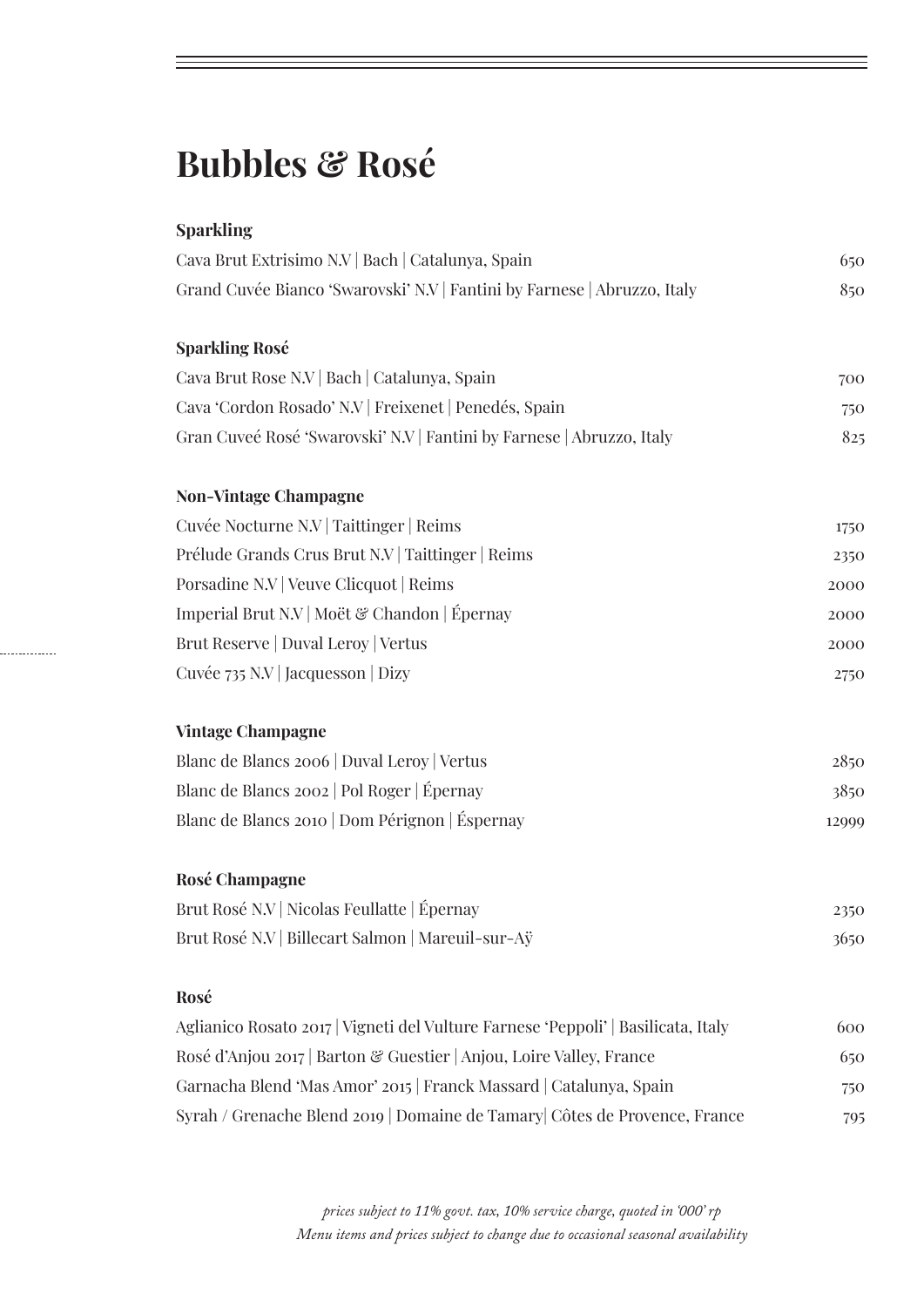## **Old World White**

### **France**

| Sancerre 'Les Terres Blanches' 2015   Barton & Guestier   Loire Valley  | 1050 |
|-------------------------------------------------------------------------|------|
| Sancerre 'Les Baronnes' 2016   Henri Bourgeois   Loire Valley           | 1225 |
| Pouilly Fumé 'En Travertin' 2016   Henri Bourgeois   Loire Valley       | 1225 |
| Chablis 2018   William Févre   Chablis, Burgundy                        | 1385 |
| Meursault 2012   Maison Louis Jadot   Côtes De Beaune, Burgundy         | 2275 |
| Condrieu 2014   Maison Nicolas Perrin   Northern Rhône                  | 1625 |
| Châteauneuf-du-Pape Blanc 2010   Domaine des Sénéchaux   Southern Rhône | 1475 |

#### **Germany**

| Riesling 2017   Weingut Dr. Loosen   Mosel                               | 650  |
|--------------------------------------------------------------------------|------|
| Riesling Kabinett 'Wehlener Sonnenuhr' 2016   Weingut Dr. Loosen   Mosel | 1100 |
| Riesling Kabinett 'Scharzhofberger' 2010   Weingut Egon Müller   Mosel   | 2400 |

#### **Italy**

. . . . . . . . . . . . .

| Greco / Fiano 'Pipoli' 2016   Vignetti Del Vulture, Farnese   Basilicata | 600  |
|--------------------------------------------------------------------------|------|
| Bianco Blend 'Dogajolo' 2015   Carpinento   Toscana                      | 700  |
| Garganega Soave Classico 2016   Villa Girardi   Soave                    | 700  |
| Pinot Grigio 2017 Fantinel Tenuta Sant' Helena Collio                    | 1050 |
| Chardonnay 'Borgo Tensis' 2017   Fantinel   Friuli Grave                 | 600  |
| Chardonnay 'Bramito' 2017   Castello Della Sala, Antinori   Umbria       | 1050 |
| Friulano Blend 'Terre Alte' 2009   Livio Felluga   Friuli                | 2100 |
|                                                                          |      |

### **Spain**

| Chardonnay / Viura 'Eridano' 2012   Puente del Ea   Rioja |  |
|-----------------------------------------------------------|--|
|-----------------------------------------------------------|--|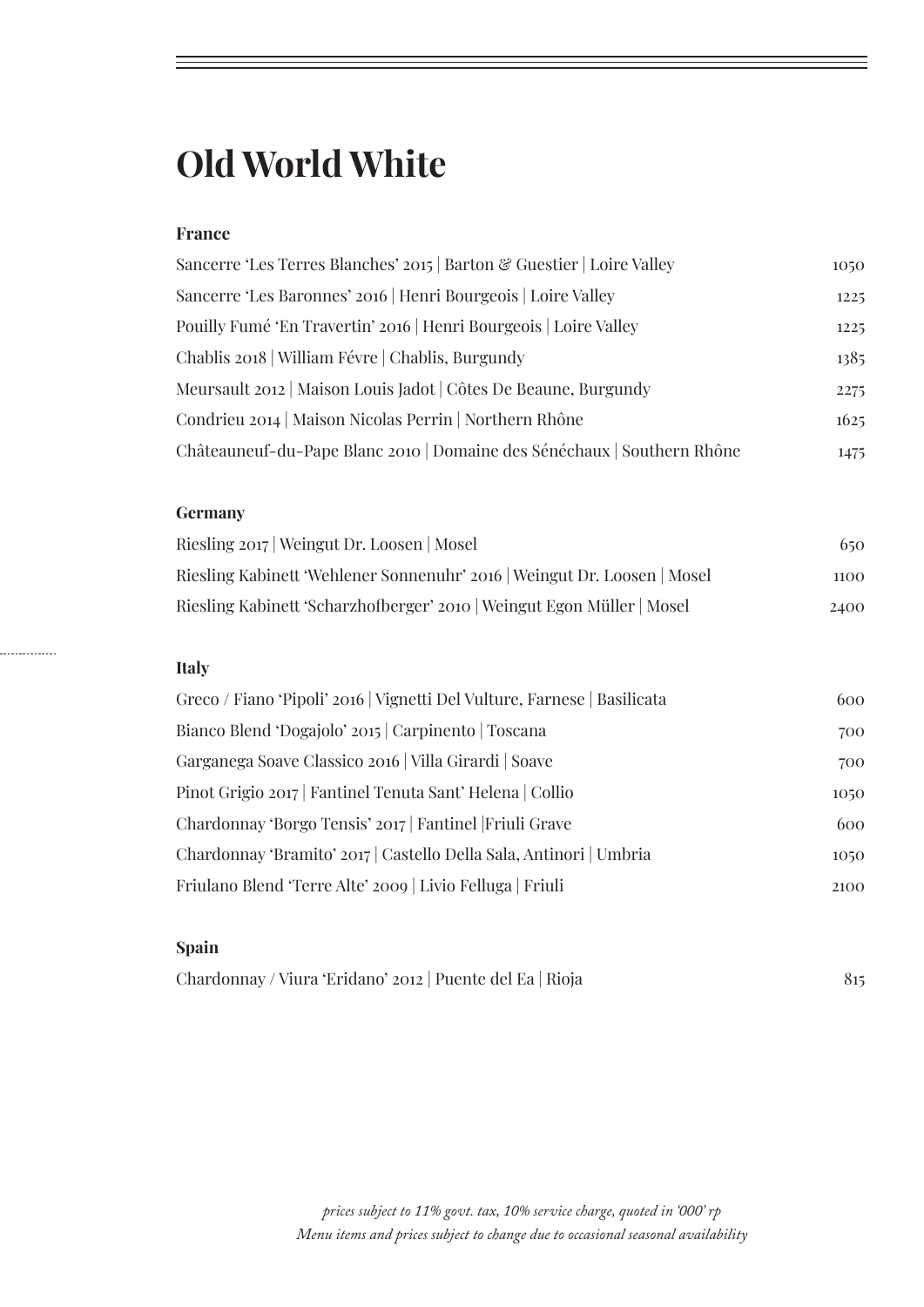## **New World White**

#### **Australia**

| Sauvignon Blanc 2018   Stonefish   Margaret River                           | 670  |
|-----------------------------------------------------------------------------|------|
| Sauvignon Blanc 2015   Mount Monster   Limestone Coast                      | 625  |
| Sauvignon Blanc 'Founders Block' 2016   Katnook Estate   Coonawarra         | 775  |
| Chardonnay 'Filius' 2017   Vasse Felix   Margaret River                     | 785  |
| Chardonnay 'The Sandpiper' 2017   Thorne-Clark   Eden Valley                | 815  |
| Chardonnay 'Burnside Vineyard' 2014   McHenry Hohnen   Margaret River       | 900  |
| Chardonnay 'Gold Label' 2016   Wolf Blass   Adelaide Hills                  | 1050 |
| Riesling 'The Sandpiper' 2018   Thorne-Clark   Eden Valley                  | 650  |
| Riesling 2017   Plan B   Margaret River                                     | 750  |
| Riesling 'Isolation Ridge' 2015   Frankland Estate   Frankland River Region | 850  |
| Riesling 2017   Leo Buring   Clare Valley                                   | 825  |
| Riesling 'Springvale' 2013   Grosset   Clare Valley                         | 1500 |
| Sauvignon Blanc / Semillon 2016   Vasse Felix   Margaret River              | 775  |
| Sauvignon Blanc / Semillon 'Ribbon Vale' 2013   Moss Wood   Margaret River  | 1200 |
| Semillon 'Woodcutters' 2012   Torbreck   Barossa Valley                     | 1200 |
| Verdelho 2017   Ashbrook Estate   Margaret River                            | 800  |
| Chenin Blanc 2017   Voyager Estate   Margaret River                         | 750  |
| Viognier 'Y-Series' 2019   Yalumba   South-Australia                        | 700  |

#### **New-Zealand**

. . . . . . . . . . . . . . .

| Sauvignon Blanc 2018   The Crossings   Marlborough                    | 750  |
|-----------------------------------------------------------------------|------|
| Sauvignon Blanc 'Elevation' 2018   Wild Rock   Marlborough            | 750  |
| Sauvignon Blanc 2018   Cloudy Bay   Marlborough                       | 1600 |
| Chardonnay 'Kidnappers Vineyard' 2017   Craggy Range   Hawke's Bay    | 900  |
| Pinot Gris 2018   Babich   Marlborough                                | 650  |
| Pinot Gris 'Woven Stone' 2018   Ohau Gravels   Wairarapa, New-Zealand | 725  |

*prices subject to 11% govt. tax, 10% service charge, quoted in '000' rp Menu items and prices subject to change due to occasional seasonal availability*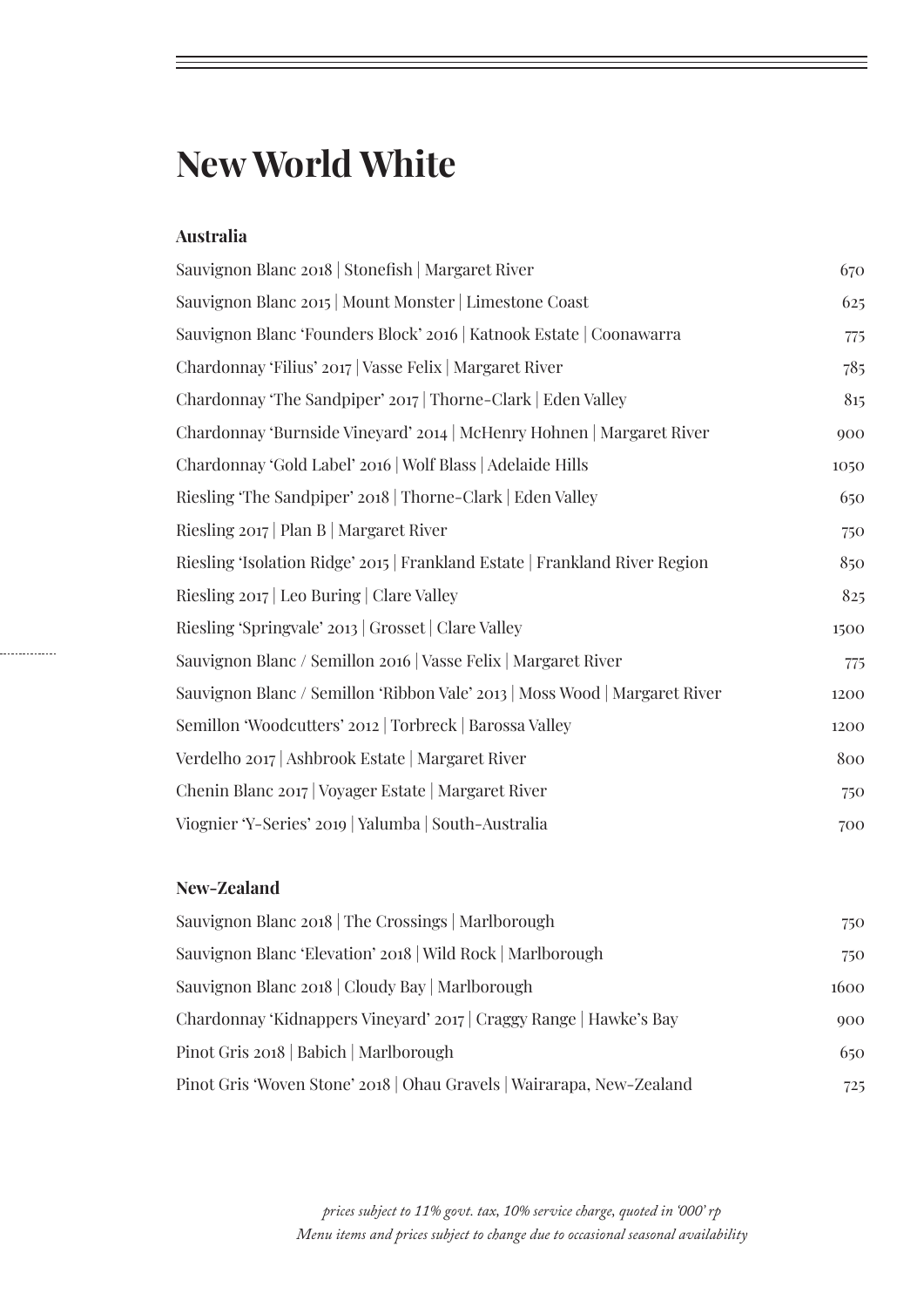## **New World White**

#### **United States**

| Chardonnay 'Grand Estates' 2015   Columbia Crest   Washington Estate  | 1085 |
|-----------------------------------------------------------------------|------|
| Chardonnay 'Decoy' 2016   Duckhorn   Sonoma County, California        | 1250 |
| Chardonnay 'Cold Creek' 2011 Domaine St.-Michelle   Washington Estate | 1300 |

### **Chile**

| Sauvignon Blanc 'Cartagena' 2017   Casa Marin   Sant Antonio Valley                 | 720 |
|-------------------------------------------------------------------------------------|-----|
| Sauvignon Blanc Reserva Especial 'Vetas Blancas' 2017   Viña Tabali   Limari Valley | 725 |
| Chardonnay 2015 Viña Tabali   Limari Valley                                         | 725 |
| Chardonnay 'Grey' 2016   Viña Ventisquero   Maipo Valley                            | 825 |

### **South-Africa**

| Viognier Blend 'The Wolftrap' 2018   Boekenhoutskloof   Western Cape | 650  |
|----------------------------------------------------------------------|------|
| Chenin Blanc 'The Homestead Series' 2016   Bellingham   Paarl        | 885  |
| Chenin Blanc 2018   Reyneke   Stellenbosh                            | 1075 |

### **Argentina**

. . . . . . . . . . . . . .

| Torrontes Uvas 2017   Bogega Mi Terruño   Mendoza |  | 600 |
|---------------------------------------------------|--|-----|
|---------------------------------------------------|--|-----|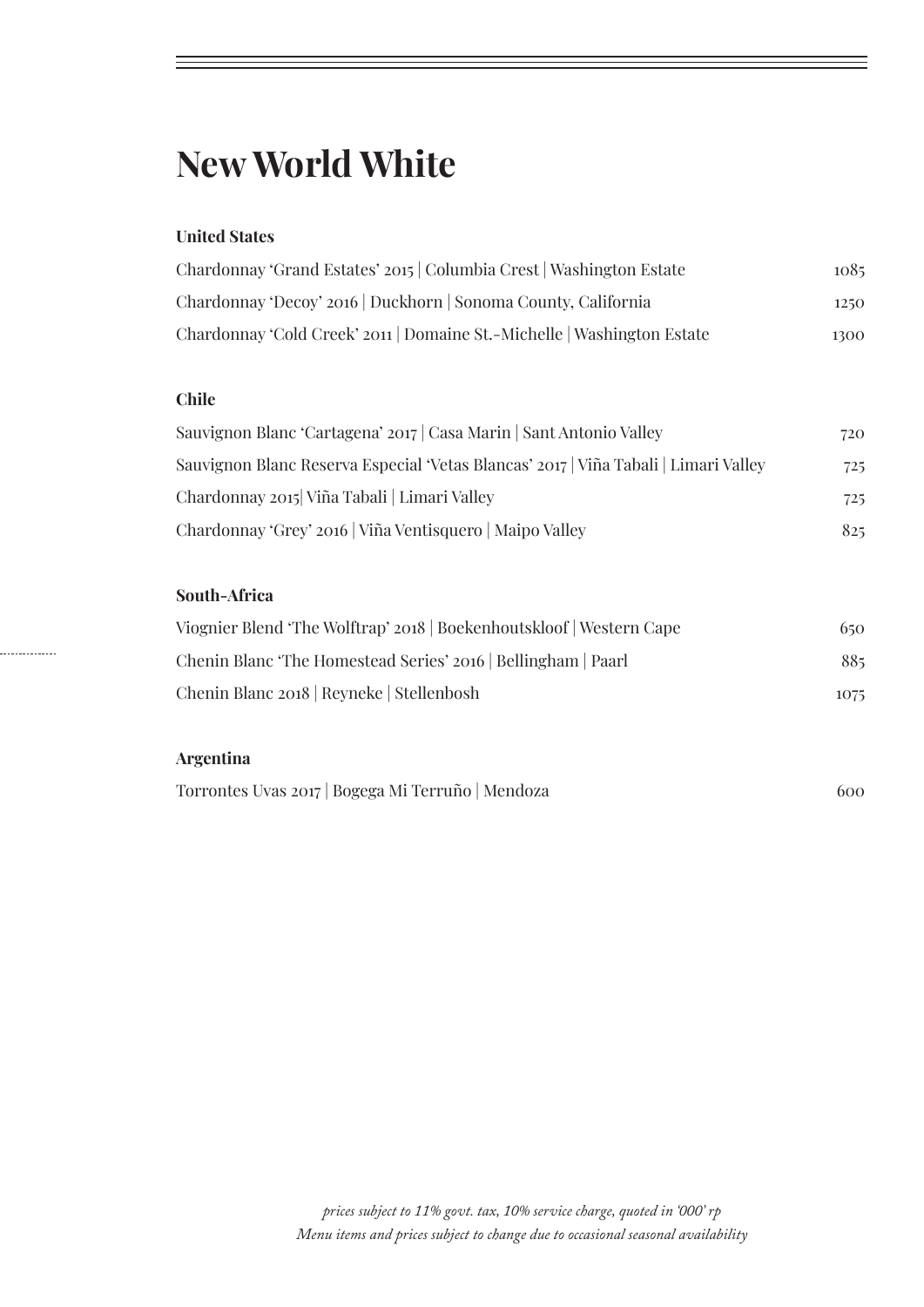## **Old World Red**

#### **Austria**

Zweigelt 2014 | Weinlaubenhof Kracher | Burgenland 985

#### **FRANCE**

#### **Burgundy**

| Bourgogne Rouge 'Couvent de Jacobins' 2019   Maison Louis Jadot   Regional Burgundy | 1200 |
|-------------------------------------------------------------------------------------|------|
| Gevrey-Chambertin 2016   André Goichot   Côte de Nuits                              | 2150 |
| Echezeaux Grand Cru 'Les Loachausses' 2015   Domaine Anne Gros   Côte de Nuits      | 7725 |
| Clos Vougeot 'Le Grand Maupertui' 2015 Domaine Anne Gros   Côte de Nuits            | 8475 |
| Mercurey 1er Cru 2013 André Goichot   Côte Chalonnaise                              | 1450 |

#### **Rhône Valley**

| Côtes du Rhone Rouge 2018 Famille Perrin Southern-Rhône                  | 1100 |
|--------------------------------------------------------------------------|------|
| Gigondas 2013   Lavau   Southern-Rhône                                   | 1485 |
| Côte Rotie 2018   Maison Les Alexandrins   Northern-Rhône                | 2650 |
| Châteauneuf-du-Pape 'Les Sinards' 2018   Famille Perrin   Southern-Rhône | 2150 |

#### **Bordeaux**

. . . . . . . . . . . . . . .

| Grande Réserva 2016   Kressmann   Saint Émilion           | 925  |
|-----------------------------------------------------------|------|
| 'Lés Charmes' 2015   Barton & Guestier   Médoc            | 950  |
| Château Magnol 2016 Barton & Guestier   Haut-Médoc        | 1500 |
| 'Clarendelle' 2014   Clarence Dillon Wines   AOC Bordeaux | 1250 |

#### **Premium Bordeaux**

Château Grand-Puy-Lacoste 2009 | Cinquièmes Cru Classé | Pauillac 6195

#### **Super Premium Bordeaux**

| Château La Mission Haut-Brion 2008   Grand Cru Classé de Graves   Pessac-Léognan | 12700 |
|----------------------------------------------------------------------------------|-------|
| Château Mouton-Rothchild 2004   Premier Grand Cru Classé   Pauillac              | 16250 |
| Château Ausone 1998   Premier Grand Cru Classé A   Saint-Emilion                 | 20000 |
| Château d'Yquem 2008   Premier Cru Supérieur   Sauternes, Graves                 | 8650  |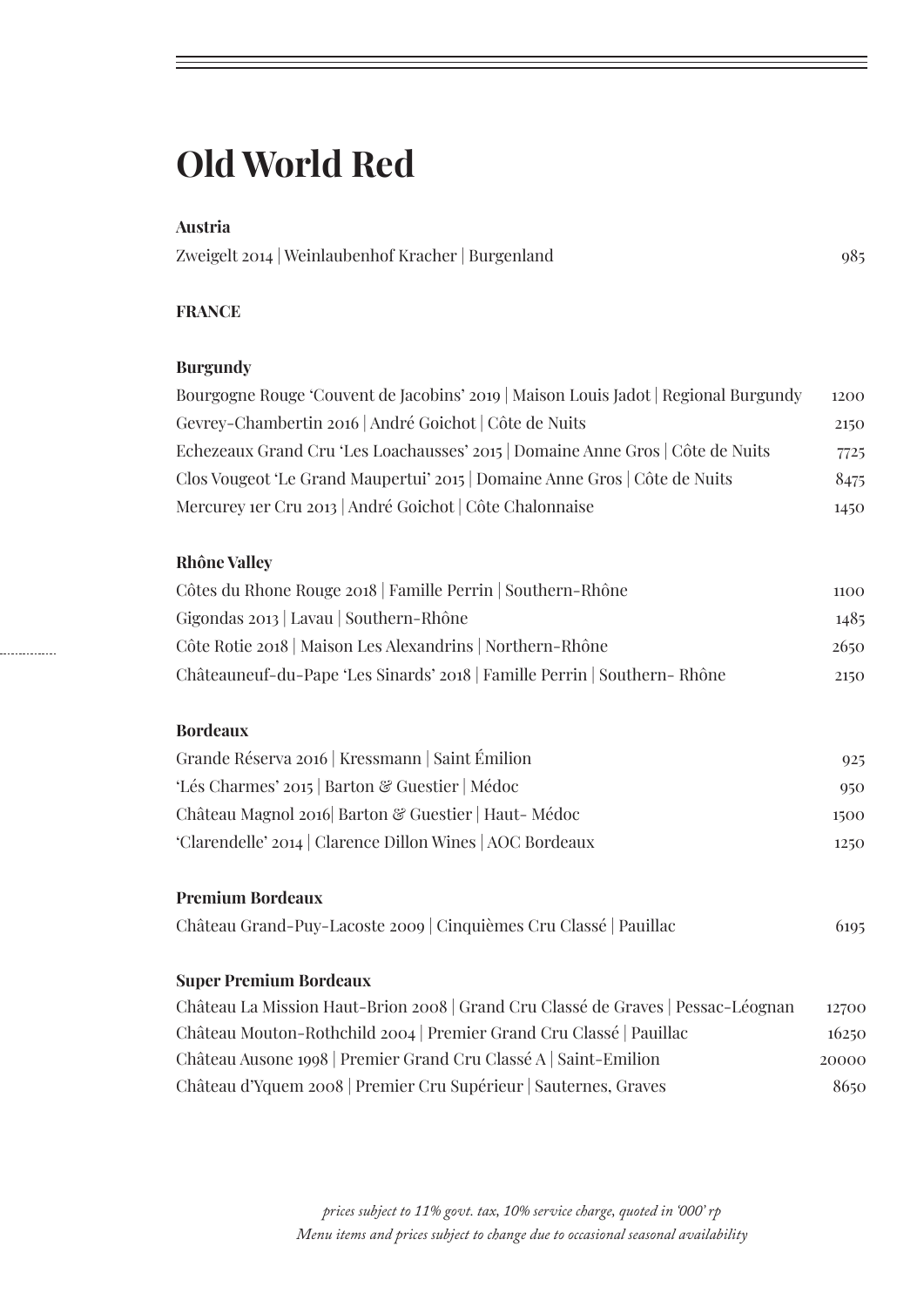## **Old World Red**

### **Languedoc-Roussillon**

| 'La 50 / 50' 2014   Anne Gros et Jean-Paul Tollot   Minervois            | 1050 |
|--------------------------------------------------------------------------|------|
| 'Les Fontanilles' 2015   Anne Gros et Jean-Paul Tollot   Minervois       | 1475 |
| Rare Cabernet Blend 2016   Mas de Daumas Gassac   Haute Vallée du Gassac | 2800 |

#### **Italy**

| Refrosco 2010   Fantinel 'Tenuta Sant'Helena'   Veneto                        | 900  |
|-------------------------------------------------------------------------------|------|
| Primitivo di Manduria 'Zolla' 2020   Vigneti del Salento by Farnese   Apuglia | 1050 |
| Barbaresco 2012   Batasiolo   Piedmont                                        | 1825 |
| Barolo 2012   Alfredo Prunotto   Piedmont                                     | 1895 |
| 'La Grola' 2011   Allegrini   Veneto                                          | 1800 |
| Amarone Della Valpolicella Classico 2013   Villa Girardi   Veneto             | 2550 |
| Amarone Della Valpolicella Classico 2012   Allegrini   Veneto                 | 3250 |
| Edizione Cinque Autoctoni N.V   Fantini by Farnese   Abruzzo                  | 1950 |

### **Spain**

. . . . . . . . . . . . .

| Tempranillo Crianza 2014   Bodegas 'Prontos'   Ribera Del Duero                     | 1000 |
|-------------------------------------------------------------------------------------|------|
| Tempranillo 2016   Bodega Nubori Limitada   Rioja                                   | 900  |
| Tempranillo Crianza 'Condado de Haza' 2014   Alejandro Fernandez   Ribera Del Duero | 915  |
| Garnacha 'Propiedad' 2010   Bodegas Remono Palacios   Rioja                         | 1525 |
| Tinto Pesquera 2014   Alejandro Fernandez   Ribera Del Duero                        | 1150 |
| Tinto Fino 'M2 de Matallana' 2010   Bodegas Telmo Rodriguez   Ribera Del Duero      | 1560 |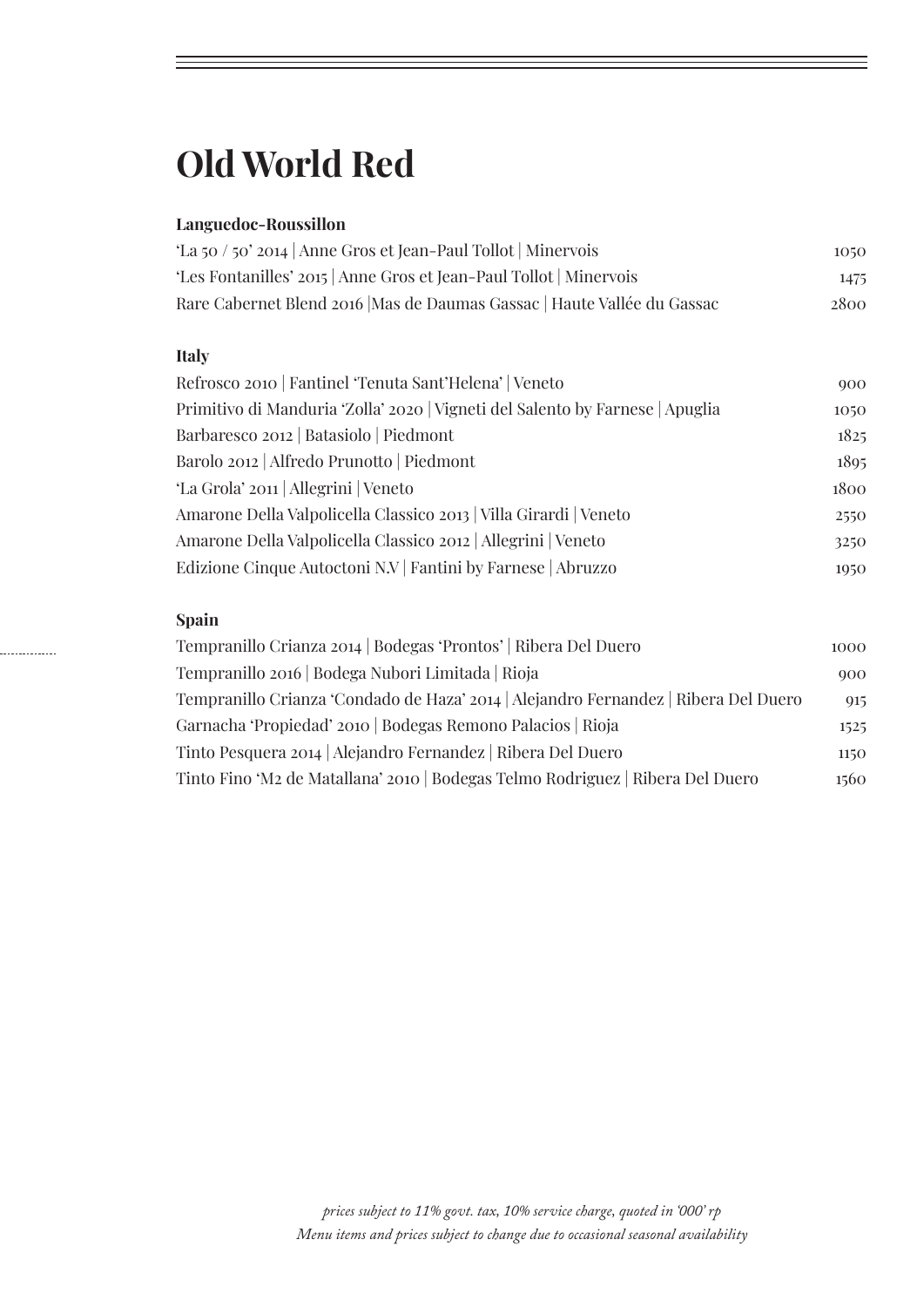## **New World Red**

#### **Australia**

| Cabernet Sauvignon 'Founders Block' 2016   Katnook Estate   Coonawarra                      | 775  |
|---------------------------------------------------------------------------------------------|------|
| Cabernet Sauvignon Single Vineyard 2011   Amadio   Adelaide Hills                           | 775  |
| Cabernet Sauvignon 'The Maitre D' 2016   Mollydooker   McLaren Vale                         | 1600 |
| Shiraz 'Gold Label' 2016   Wolf Blass   Barossa Valley                                      | 1050 |
| Shiraz 'Founders Block' 2017   Katnook Estate   Coonawarra                                  | 775  |
| Shiraz 'Woodcutters' 2019   Torbreck   Barossa Valley                                       | 1300 |
| Shiraz 'Founders Block' 2017   Katnook Estate   Coonawarra                                  | 775  |
| Organic Shiraz 2014   Mount Horrocks   Clare Valley                                         | 1250 |
| Shiraz 'The Boxer' 2019   Mollydooker   McLaren Vale                                        | 1600 |
| Shiraz 'Mount Edelstone' 2008   Henschke   Eden Valley                                      | 4525 |
| Shiraz 'The Factor' 2017   Torbreck   Barossa Valley                                        | 4825 |
| Pinot Noir 2017 The Naked Range   Yarra Valley                                              | 825  |
| Pinot Noir 'Feral Fox' 2016   D'Arenberg   Adelaide Hills                                   | 1295 |
| Merlot 2018   Tempus Two   Hunter Valley                                                    | 825  |
| Merlot 2016   The Naked Range   Yarra Valley                                                | 825  |
| Grenache 'Prodigal' 2014   Kilikanoon   Clare Valley                                        | 1150 |
| Grenache 'Kangarilla' 2006   Clarendon Hills   McLaren Vale                                 | 2375 |
| Cabernet / Merlot 2015   Pierro 'L.T.Cf.   Margaret River                                   | 1370 |
| GSM 'Stump Jump' 2016   D'Arenberg   Adelaide Hills                                         | 650  |
| Dolcetto / Lagrein 'Sposa e Sposa' 2014   Heartland by Ben Glaetzer   Langhorne Creek       | 825  |
| Cabernet Franc Blend 'Olmo's Reward' 2011   Frankland Estate   Frankland River Region       | 850  |
| Shiraz / Cabernet Sauvignon 'Smith Cullam' 2008   Frankland Estate   Frankland River Region | 1275 |

### **New-Zealand**

. . . . . . . . . . . . . .

| Cabernet Franc Blend 'Te Kahu' 2017   Craggy Range   Hawke's Bay | 1225 |
|------------------------------------------------------------------|------|
| Pinot Noir 2018   Matua   Marlborough                            | 675  |
| Pinot Noir 2016   Two River 'Tributary'   Marlborough            | 950  |
| Pinot Noir 2015   Cloudy Bay   Marlborough                       | 2100 |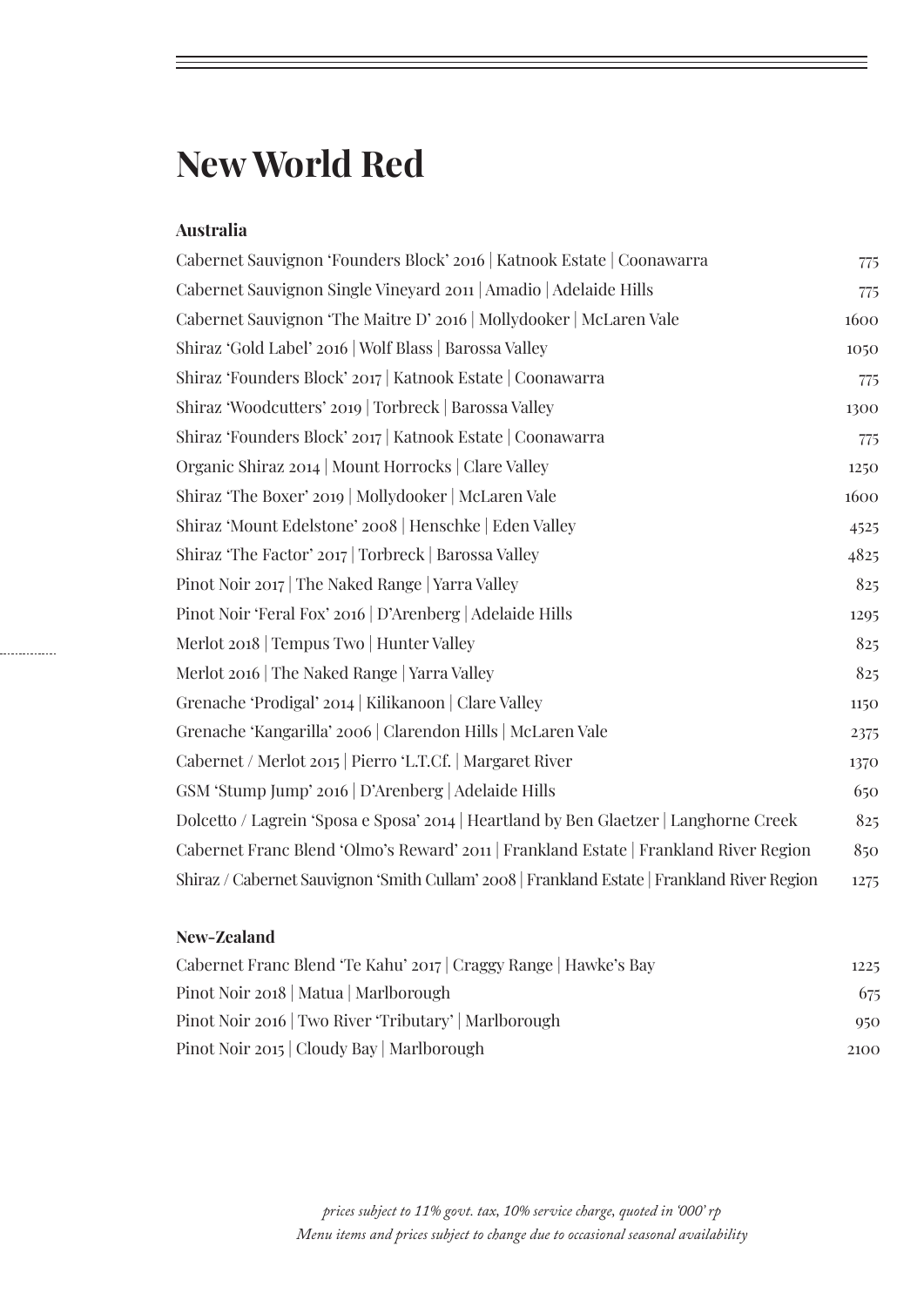## **New World Red**

#### **United States**

| Zinfandel 'Decoy' 2019   Duckhorn   Sonoma County, California                           | 1350 |
|-----------------------------------------------------------------------------------------|------|
| Shiraz 'Grand Estates' 2015   Columbia Crest   Washington Estate                        | 1025 |
| GSM 'Aurelio's Selection' 2008   Star Angel by Aurelio Montes   Paso Robles, California | 1100 |
| Pinot Noir 'Decoy' 2018   Duckhorn   Sonoma County, California                          | 1350 |
| Cabernet Sauvignon 2016   Beringer   Napa Valley, California                            | 1350 |
| Bordeaux Blend 2015   Beulieu Vineyards (BV)   Napa Valley, California                  | 2450 |
| Estate Cabernet Sauvignon 2011   Ridge Vineyards   Sonoma County, California            | 2700 |
|                                                                                         |      |

#### **Chile**

| Pinot Noir 'Talinay' 2015   Viña Tabali   Limari Valley                            | 700  |
|------------------------------------------------------------------------------------|------|
| Cabernet Franc Reserva Especial 'Vetas Blancas' 2016   Viña Tabali   Limari Valley | 725  |
| Carménère Gran Reserva 2013   Von Siebenthal Aconcagua Valley                      | 800  |
| The Blend 'Primus' 2014   Viña Veramonte   Colchagua Valley                        | 950  |
| Cabernet Blend 2018 Laposstolle 'Le Rouge'   Rapel Valley                          | 1125 |
|                                                                                    |      |

## **Argentina**

. . . . . . . . . . . . . .

| Red Blend 2017   Antigal Uno   Mendoza | 825 |
|----------------------------------------|-----|
| Malbec 2019   Catena   Mendoza         | 985 |

#### **South-Africa**

| Pinotage 'The Homestead Series' 2016   Bellingham   Stellenbosch      | 775  |
|-----------------------------------------------------------------------|------|
| Shiraz 'The Homestead Series' 2016   Bellingham   Stellenbosch        | 775  |
| Shiraz - Merlot 2017   Cederberg   Citrusdal Mountain                 | 990  |
| Syrah Blend 'The Chocolate Block' 2016   Boekenhoutskloof   Swartland | 1150 |